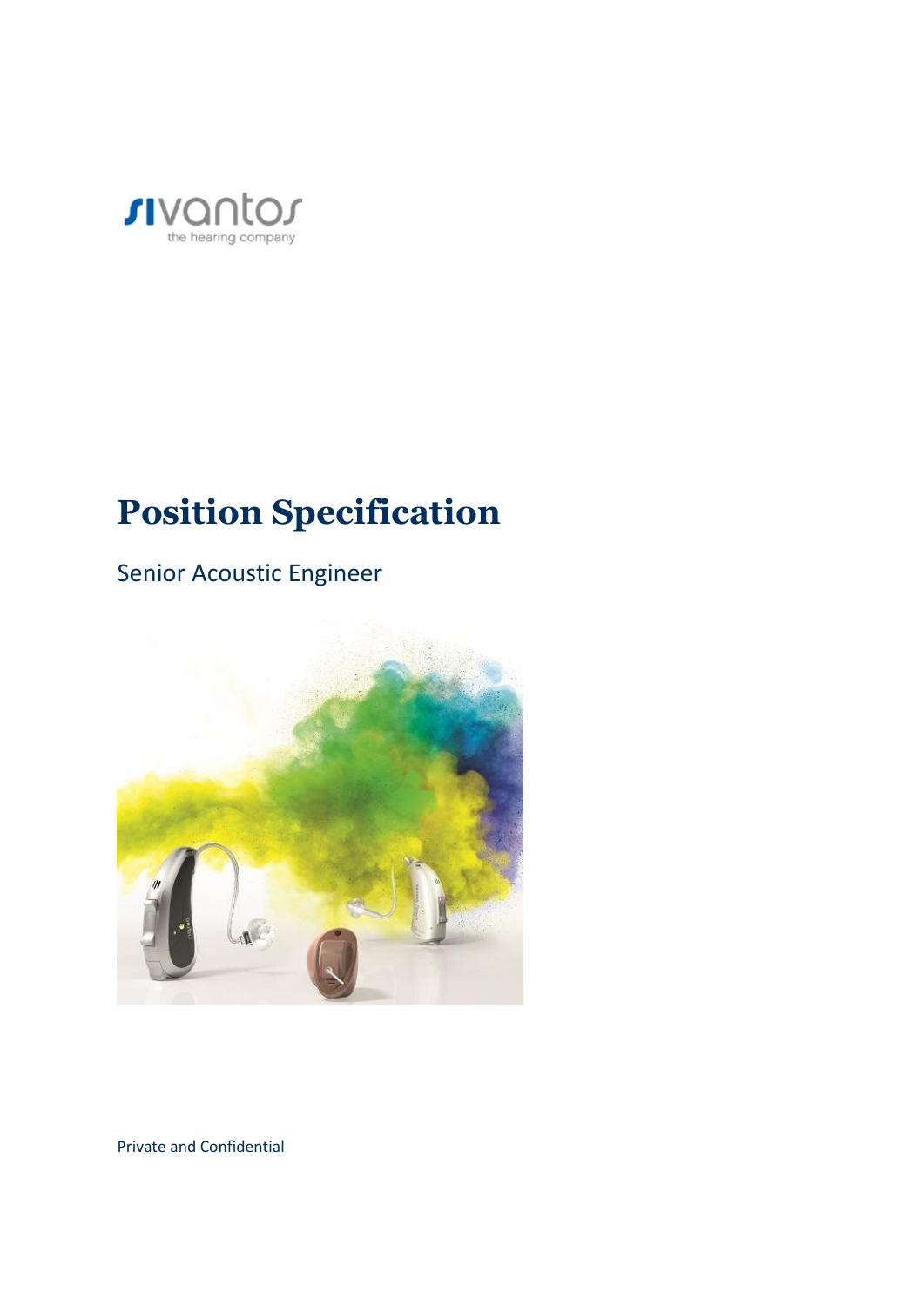# **Position Specification**

#### **Sivantos**

Sivantos (www.sivantos.com) is one of the world's top manufacturers of hearing aids. The group companies serve hearing care professionals globally, and have built up market-leading positions in many countries. Sivantos develops and manufactures one out of every four hearing aids being used worldwide, and has helped people with hearing loss for far more than 100 years. *Life Sounds Brilliant.*

Sivantos belongs to EQT Partners, a Swedish private equity group and offers hearing aids branded Siemens, Signia, Audio Service, Rexton and A&M. Complementary accessories, fitting software, smartphone apps and diagnostics workflow solutions are also part of the portfolio. Today, the group employs about 6,000 people in more than 25 countries. In fiscal year 2016/2017, Sivantos delivered close to EUR1bn revenue, with robust EBITDA - close to 25%. Sivantos has a dominant position in the wholesale market supplemented by strong traditional retail in key markets such as US, Canada, India, China and Japan and a market leading online retail of hearing aids (Audibene) with a presence in more than 10 countries.



1) hear-it.org 2) WHO 3) in 2016 C Sivantos 2017 All rights reserved/restricted.

Sivantos provides world's first leading innovations in the area of audiology, connectivity and services. The latest platform - Signia Nx - is the world's most advanced hearing platform, which delivers unsurpassed acceptance by combining uncompromised audibility with a natural sounding own voice. With made for iPhone hearing aids we provide superior connectivity combined with the longest streaming time in the market.

Sivantos continues to grow approximately twice as much as the market and focuses on driving growth and business excellence with the aim to become the global market leader in the hearing aids market.